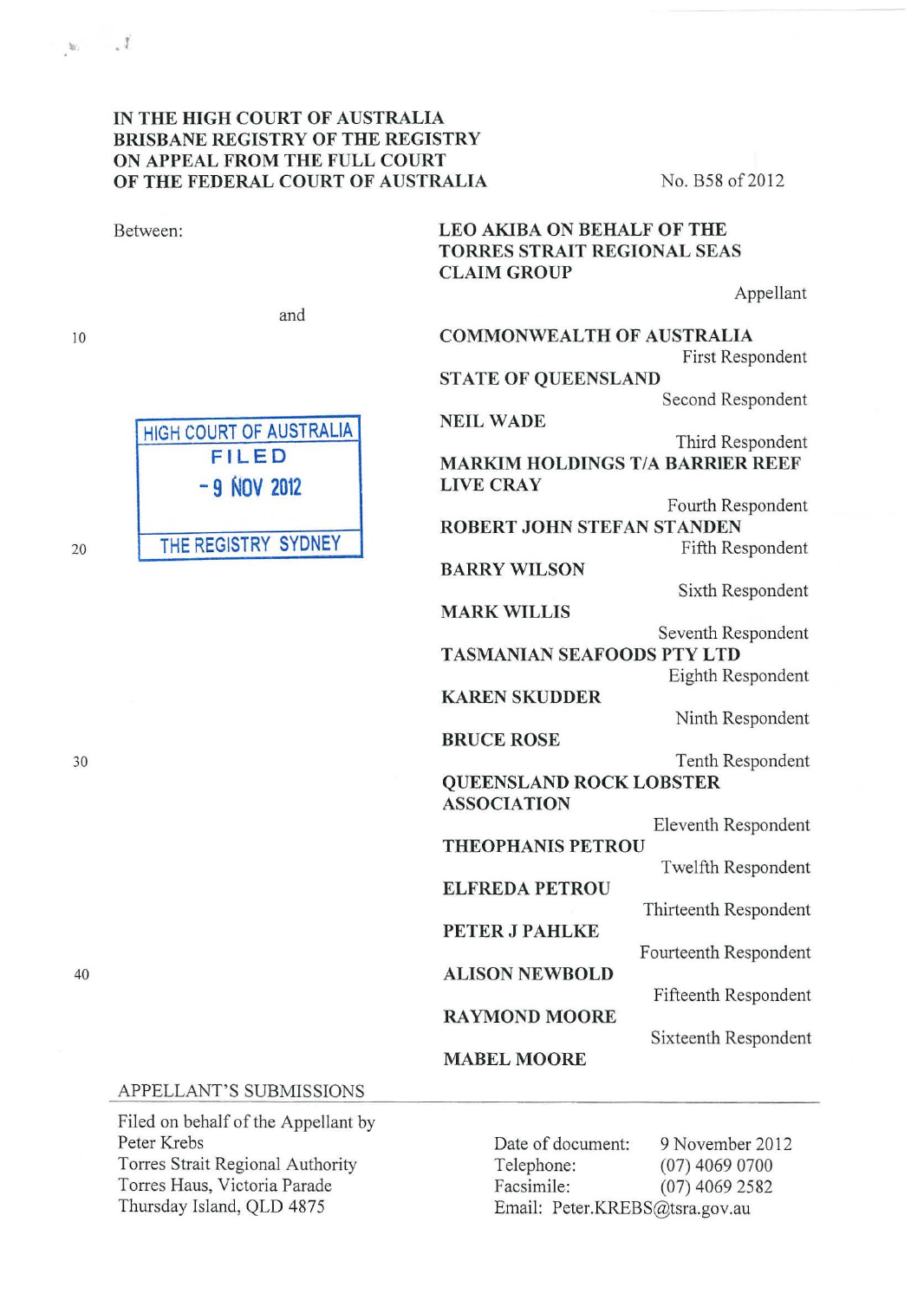| Seventeenth Respondent                                   |
|----------------------------------------------------------|
| <b>MARK MILLWARD</b>                                     |
| Eighteenth Respondent                                    |
| <b>KENNETH JAMES MCKENZIE</b>                            |
| Nineteenth Respondent                                    |
| JOHN STEWART MCKENZIE                                    |
| Twentieth Respondent                                     |
| <b>STEVEN MACDONALD</b>                                  |
| Twenty First Respondent                                  |
| M G KAILIS PTY LTD                                       |
| Twenty Second Respondent                                 |
| <b>ROBERT BRUCE LOWDEN</b>                               |
| Twenty Third Respondent                                  |
| <b>NOEL LOLLBACK</b>                                     |
| Twenty Fourth Respondent                                 |
| <b>BOB LAMACCHIA</b>                                     |
| Twenty Fifth Respondent<br><b>RICHARD LAURENCE JONES</b> |
| Twenty Sixth Respondent                                  |
| PHILLIP JOHN HUGHES                                      |
| Twenty Seventh Respondent                                |
| <b>ROBERT GEORGE GIDDINS</b>                             |
| Twenty Eighth Respondent                                 |
| <b>LARRY HUDSON</b>                                      |
| Twenty Ninth Respondent                                  |
| <b>PAMELA HUDSON</b>                                     |
| Thirtieth Respondent                                     |
| <b>DIANNE MAREE HUGHES</b>                               |
| Thirty First Respondent                                  |
| AUSTRALIAN MARITIME SAFETY                               |
| <b>AUTHORITY</b>                                         |
| Thirty Second Respondent                                 |
| <b>BARRY EHRKE</b>                                       |
| Thirty Third Respondent                                  |
| <b>DENNIS FRITZ</b>                                      |
| Thirty Fourth Respondent                                 |
| <b>JENNY TITASEY</b>                                     |
| Thirty Fifth Respondent                                  |
| AUGUSTINUS TITASEY                                       |
| Thirty Sixth Respondent                                  |
| <b>GEOFFREY DONALD MCKENZIE</b>                          |
| Thirty Seventh Respondent                                |
| ZIPPORAH GEAGEA                                          |
| Thirty Eighth Respondent                                 |
| PETER GEAGEA                                             |
| Thirty Ninth Respondent<br><b>ROBERT GARNER</b>          |
|                                                          |
| Fortieth Respondent<br>TROPICAL SEAFOOD OPERATION PTY    |
| <b>LTD</b>                                               |
|                                                          |

10

 $\begin{array}{ccccc} & & & & & & \\ & & & & & & \\ \bullet & & & & & & \\ \bullet & & & & & & \\ \end{array}$ 

20

30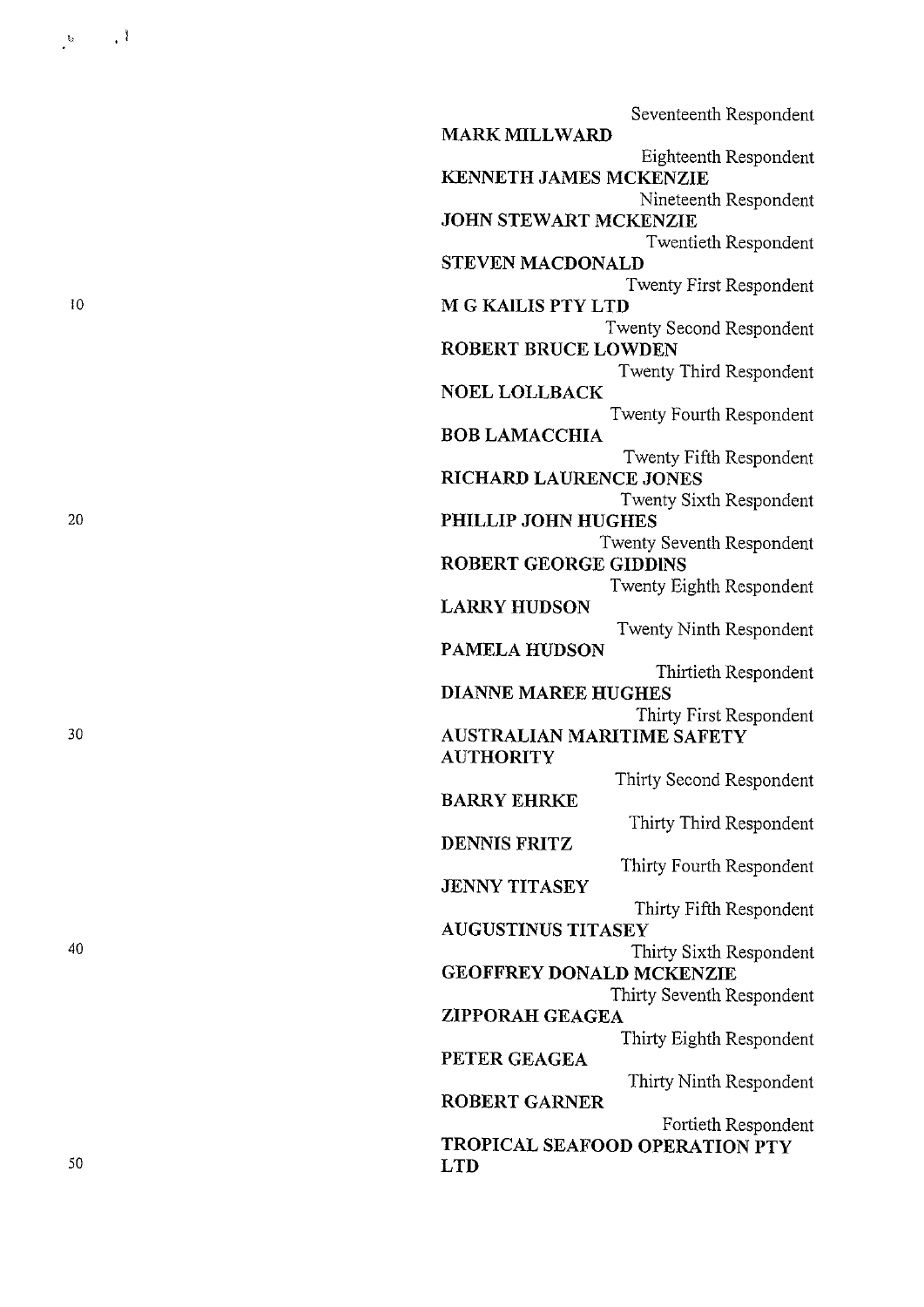Forty First Respondent **DIAKEN PTY LTD**  Forty Second Respondent **CARL DAGUIAR**  Forty Third Respondent **JIMMY ALISON**  Forty Fourth Respondent **DANNY BROWNLOW**  Forty Fifth Respondent **BEVERLEY JOAN BRUCE**  Forty Sixth Respondent **GUY STEWART BRUCE**  Forty Seventh Respondent **KIWATLUI**  Forty Eighth Respondent **TORRES STRAIT REGIONAL AUTHORITY** 

Forty Ninth Respondent

## **APPELLANT'S SUBMISSIONS**

 $\mathbf{y} = -\sqrt{k}$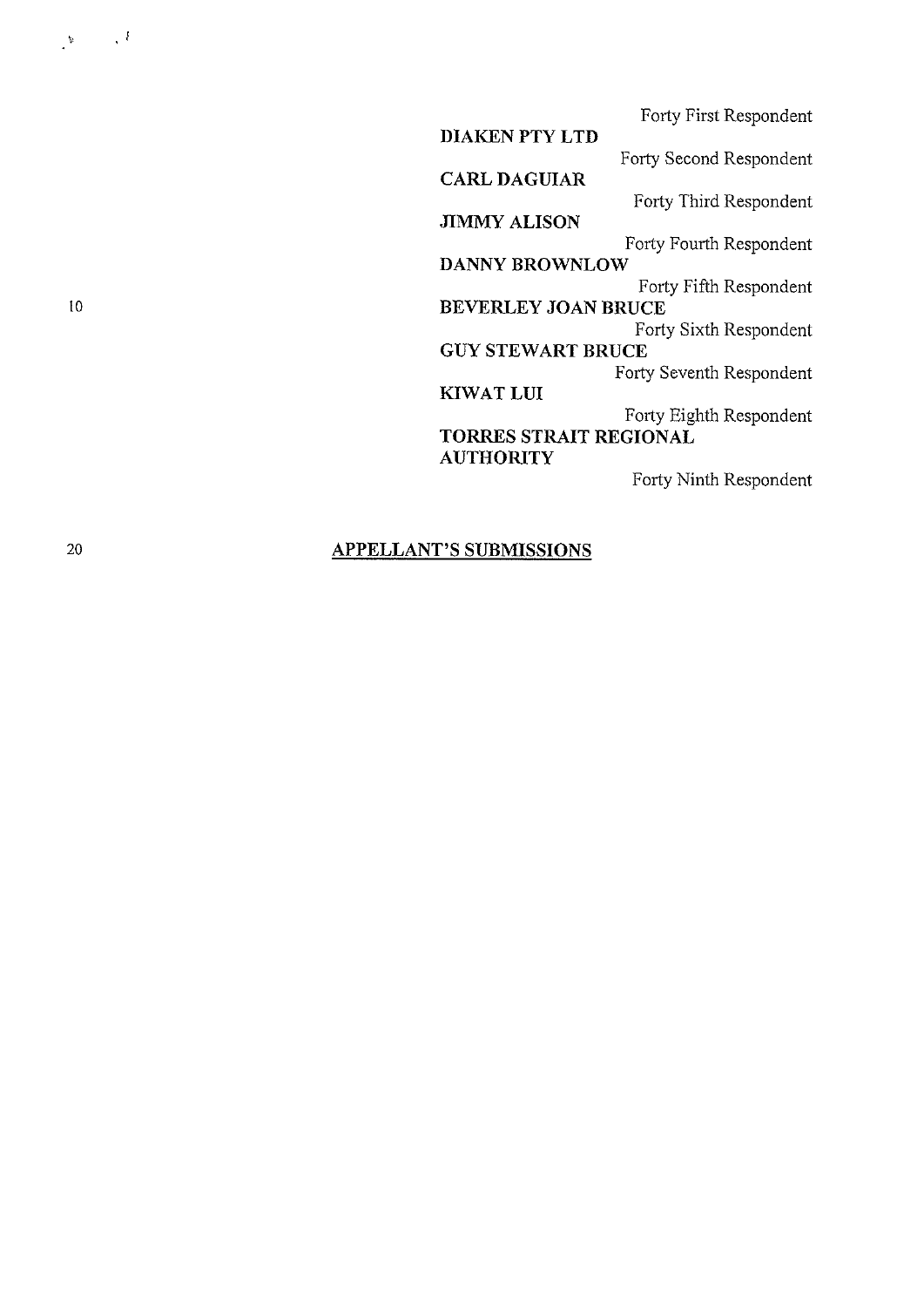## **Part 1: Certification as to form**

**1** *This* submission is in a form suitable for publication on the internet.

## **Part II: Issues**

 $\cdot$  1

 $\ddot{\phantom{a}}$ 

**2 Extinguishment issue.** Is a "clear and plain intention" to extinguish a native title right to engage in an activity manifested by legislation the overall purpose of which is the regulation of that activity and which prohibits that activity save pursuant to a licence; and has a native title right to take fish and other aquatic life for trade or sale been extinguished by the 'fisheries' legislation of the State of Queensland **(the State)** and the Commonwealth which prohibit commercial fishing save pursuant to a licence?

 $\mathbf{1}$ 

10 **3 Reciprocal rights issue.** Are rights to access, use and to take resources from an area, native title rights or interests within the meaning of sub sec 223(1) of the *Native Title Act 1993*  (Cth) **(NT A)** where those rights are held under traditional laws and customs on the basis of a 'reciprocal relationship' with a holder of 'occupation based' native title rights?

## **Part III: Certification as to Section 78B of the** *Judicimy Act 1903*

**4** The appellant has considered whether any notice should be given in compliance with sec 78B of the *Judiciary Act 1903* (Cth) and concluded that this is not necessary.

#### **Part IV: Citations**

**5** The reasons for judgment of the Federal Court are reported at *Akiba and Another v Queensland and others (No 3)* (2010) 204 FCR **1 ("FC").** 

20 The reasons for judgment of the Full Court of the Federal Court are reported at *Commonwealth v Akiba and another* (2012) 204 FCR 260 **("FFC").** 

#### **Part V: Facts**

**6** By a native title determination application dated 23 November 2001, the Applicant sought a determination of native title on behalf of the living descendants of identified apical Torres Strait Islander ancestors being in aggregate the persons identified in *Mabo v Commonwealth (No 2)* (1992) 175 CLR **1** *(Mabo [No 2])* and numerous consent determinations over islands in the Torres Strait.

**7** In 2008 parts of the south of the claim area were covered by overlapping applications filed by Kaurareg and Gudang peoples. Finn J ordered the original application be split into 30 Parts A and B, the latter consisting of the overlap areas. Part A was heard over 44 days between September 2007 and March 2009, with reasons for judgment published on 2 July 2010 and final orders made on 23 August 2010.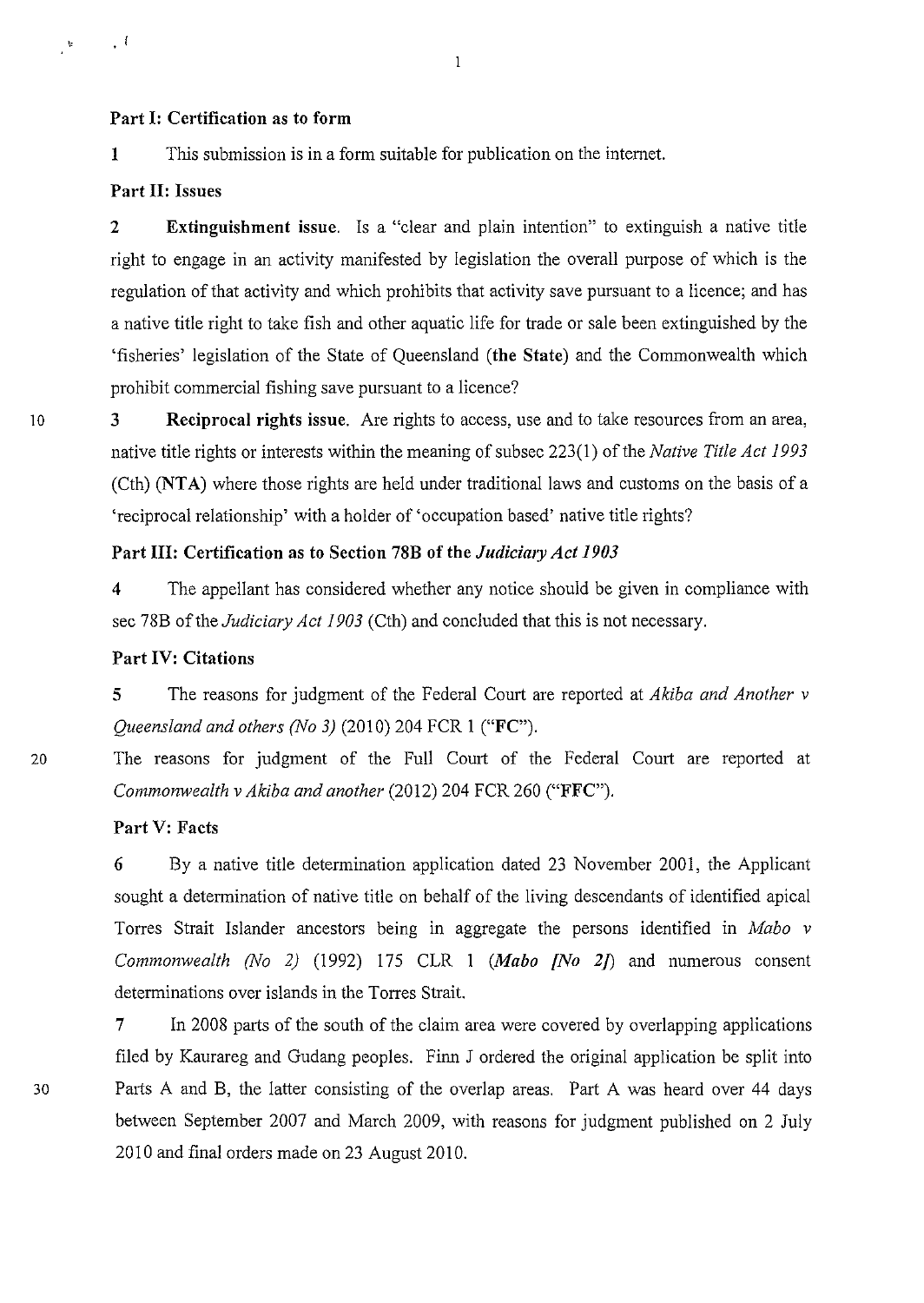**8** The determination of native title made by the primary judge **("DNT")** included rights to access, to remain in and to use the native title areas; and subject to orders 6 and 9, the right to access and to take for any purpose resources in the native title areas: DNT 5(a), (b). DNT 6 and 9 deal specifically with mineral and petroleum resources. DNT 8 provides that the native title rights and interests are subject to and exercisable in accordance with the traditional laws and customs of the native title holders and the laws of the State and the Commonwealth including the common law. DNT 10 and Schedule 6 identify (co-existing) 'other interests', including licences under fisheries legislation in question.

10 9 An appeal and cross appeal were heard by the Full Court between 16 and 18 May 2011, and on 14 March 2012 the Full Court allowed the appeal by majority and unanimously dismissed the cross appeal. In the result, the DNT was varied by the Full Court by the addition of the following words after clause 5(b): "This right does not, however, extend to taking fish and other aquatic life for sale or trade" {FFC 308 [145]}.

**10** Extinguishment issue. The existence of traditional 'commercial fishing rights' – but for any extinguishment- was not challenged in the Court below. No party contended that the right to take fish was generally extinguished or that at any time native title holders had been legislatively precluded from applying for licences to fish for commercial purposes. The primary judge observed that there was evidence to the contrary from the nineteenth century 20 onwards {FC 210 [844], FFC 273 [38]}.

> **11** The primary judge reviewed the State fisheries legislation from 1877 until 1994 {FC 195-201 [780]-[802]}, the Commonwealth fisheries legislation from 1952 to 1991 {FC 201- 205 [807]-[827]} and the *Torres Strait Fisheries Act 1984* (Cth) {FC 205-208 [828]-[838]}; in a manner adopted with approval by Keane CJ and Dowsett J {FFC at 275-283 [42], [44] and [45]}, and by Mansfield J {FFC 315 [190]-[191] and see 318-321 [204]-[218]}.

**12** The primary judge found that the legislative regimes, while of evolving complexity, were regulatory and not prohibitory in character in relation to commercial fishing {FC 190, 214-215 [765], [859]}, did not evince a clear and plain intention to extinguish {FC 190, 215 [765], [861]}, and were consistent with the continued enjoyment of, native title {FC 190, 214- 30 215 [765], [859]}. Mansfield J in the Court below agreed {FFC 312, 318, 321-322 [168], [203]-[204], [220]-[222], [226]}.

> 13 The majority in the Full Court accepted that "it may be correct to describe the licensing regimes as concerned, in a general way, to regulate fishing" {FFC 287 [63], also 295 [84]}, but allowed the appeal on the reasoning that the provisions prohibiting fishing for

2

 $\sim$  1

 $\frac{1}{\sqrt{2}}$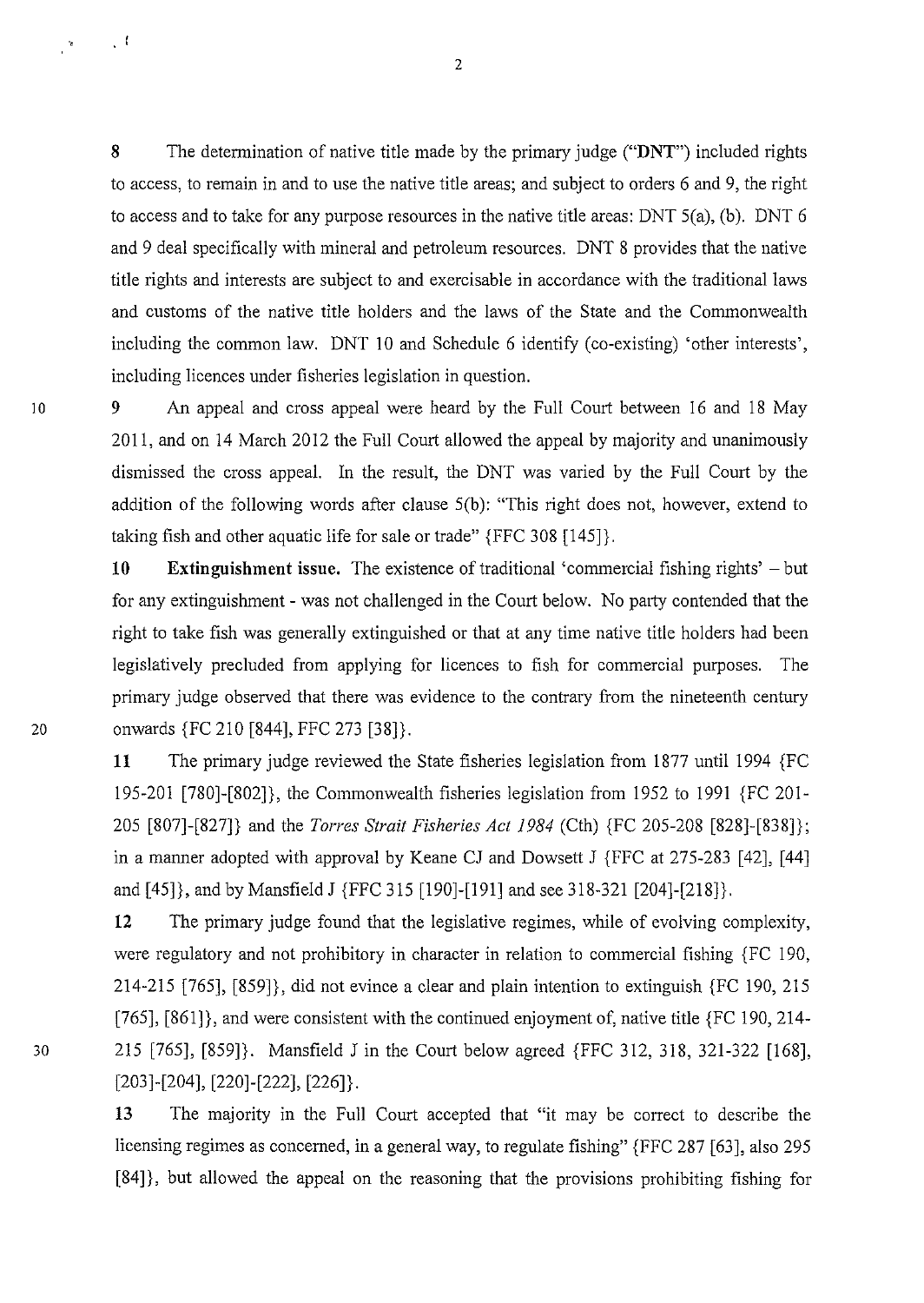commercial purposes without a licence were inconsistent with the native title in question {FFC 295 [84], [85]}, and ordered that the DNT be varied as referred to above.

**14 Reciprocal rights issue.** Native title rights were claimed on dual bases on which rights and interests are held traditionally in marine territory: first, "ancestral occupation based rights" or "emplacement based rights", which are held by people who are the living descendants of the socially recognised prior occupying ancestors of areas and the wives of those living descendants {FC 34 [69]}; and secondly, "reciprocal relationship based rights" or "reciprocity based rights" which are held by persons who have a relevant reciprocal relationship with an ancestral occupation based rights holder {FC 34 [70], 127 [493]}. These 10 rights are here called "reciprocal rights". A reciprocal relationship is one which the traditional laws or customs associate with reciprocal obligations, including an obligation to provide access to one's own marine territory and resources.

**15** The primary judge accepted that the Islanders' society has a body of laws and customs founded upon the principle of reciprocity and exchange and that that principle is dominant and pervasive in relationships in general {FC 61 [194], 129 [505]}. His Honour found that there have been, and are, laws and customs which regulate rights and obligations between parties in certain "reciprocal relationships" and that such relationships have created, and do create, a network of inter-island relationships {FC 34 [71]}. His Honour found that the evidence clearly establishes a regime of traditional laws and customs across Torres Strait 20 dealing with marriage and affinal relationships {FC 67 [222]} and he noted, for example, that the evidence concerning reciprocal obligations arising between families from a marriage included commitment to generosity and sharing to maintain good family relationships, including giving access to fishing grounds {FC 67 [221]}.

16 At trial, the Second Respondent denied that reciprocal rights are "rights" at all, arguing that they are simply "expectations" {FC 128 [494]}. The primary judge rejected this argument and likewise the proposition that they are privileges or interests. He held that they are properly described as rights and obligations that are recognised and are expected to be honoured or discharged under Islander laws and customs. His Honour agreed with Professor Scott, save only that the rights in question are *not* rights and interests in relation to land or 30 waters {FC 130 [508]}. Professor Scott had given the following evidence about reciprocal rights {FC 60 [190}:

> (I) Reciprocity rights, while inferior to ancestral occupation based rights, were themselves fundamental: to deny a partner in reciprocity without valid reasons was effectively to end the relationship.

3

 $\begin{matrix} \mathbf{a}_1 & \cdots & \mathbf{b}_n \\ \mathbf{b}_2 & \cdots & \mathbf{b}_n \end{matrix}$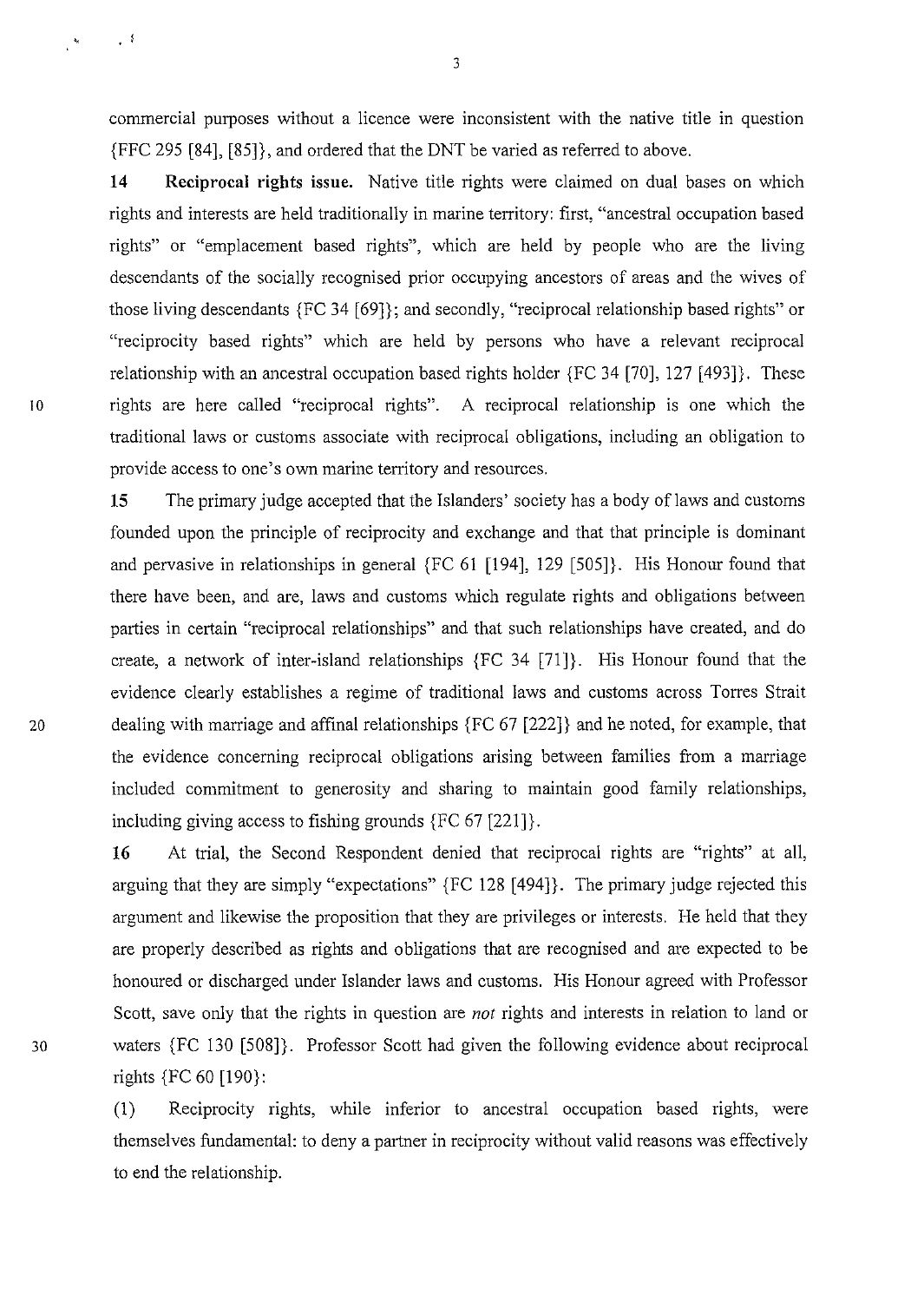(2) It would be a highly disjunctive social order for persons to deny routinely reciprocal rights that their affines and *tebud I thubud* partners were entitled to in the view of that system.

(3) Reciprocal rights holders were numerically significant in number.

**17** His Honour was not satisfied that the laws and customs regulating the reciprocal relationships are generative of rights and interests in land and waters, save in relation to a wife in marriage {FC 34 [71]}. Later in his reasons, the primary judge concluded that {FC 119 [452], see also 130 [508]}:

... reciprocity-based rights are properly to be regarded as rights possessed under laws and customs. However, I do not consider them to be rights "in relation to" land and waters for NT Act purposes. This said, they are nonetheless an important component in the body of laws and customs in Torres Strait.

The primary judge's characterisation of reciprocal rights as rights possessed under laws and customs was not challenged on appeal.

**18** The primary judge added that, if he was wrong about the "in relation to" point, there would, as the Commonwealth contended, be considerable difficulties involved in accommodating reciprocal rights within the scheme of the NTA, but said no more about that {FC 131 [510]}.

19 Before the Full Court, the Commonwealth filed a notice of contention in the crossappeal to the effect that the primary judge's conclusion that the reciprocal rights are not native 20 title rights should be affirmed on the basis that the holders of the reciprocal rights do not have a connection with the land and waters under traditional laws and customs as required by para 223(l)(b) of the NTA {FFC 271 [28]}.

> **20** The Full Court appears to have upheld both grounds {FFC 305-6 [127]-[132]}, as well as placing reliance on the terms of the 22 consent determinations of native title since *Mabo [No 2}* in relation to land in the Torres Strait {FFC 306 [133]}.

### **Part VI: Argument**

**21 Extinguishment issue.** In *Yanner v Eaton* (1999) 201 CLR 351 *(Yanner)*, Gleeson CJ, and Gaudron, Kirby and Hayne JJ said at 373 [38]:

... saying to a group of Aboriginal peoples, "You may not hunt or fish without a permit", does not sever their connection with the land concerned and does not deny the continued exercise of the rights and interests that Aboriginal law and custom recognises them as possessing.

**22**  Gummow J said at 397 [115] (and see also the majority at 372-3 [37]):

The exercise of the native title right to hunt was a matter within the control of the appellant's indigenous community. The legislative regulation of that control, by requiring an indigenous person to obtain a permit under the Fauna Act in order to

10

 $\frac{Q}{T}$ 

 $\Box$ 

30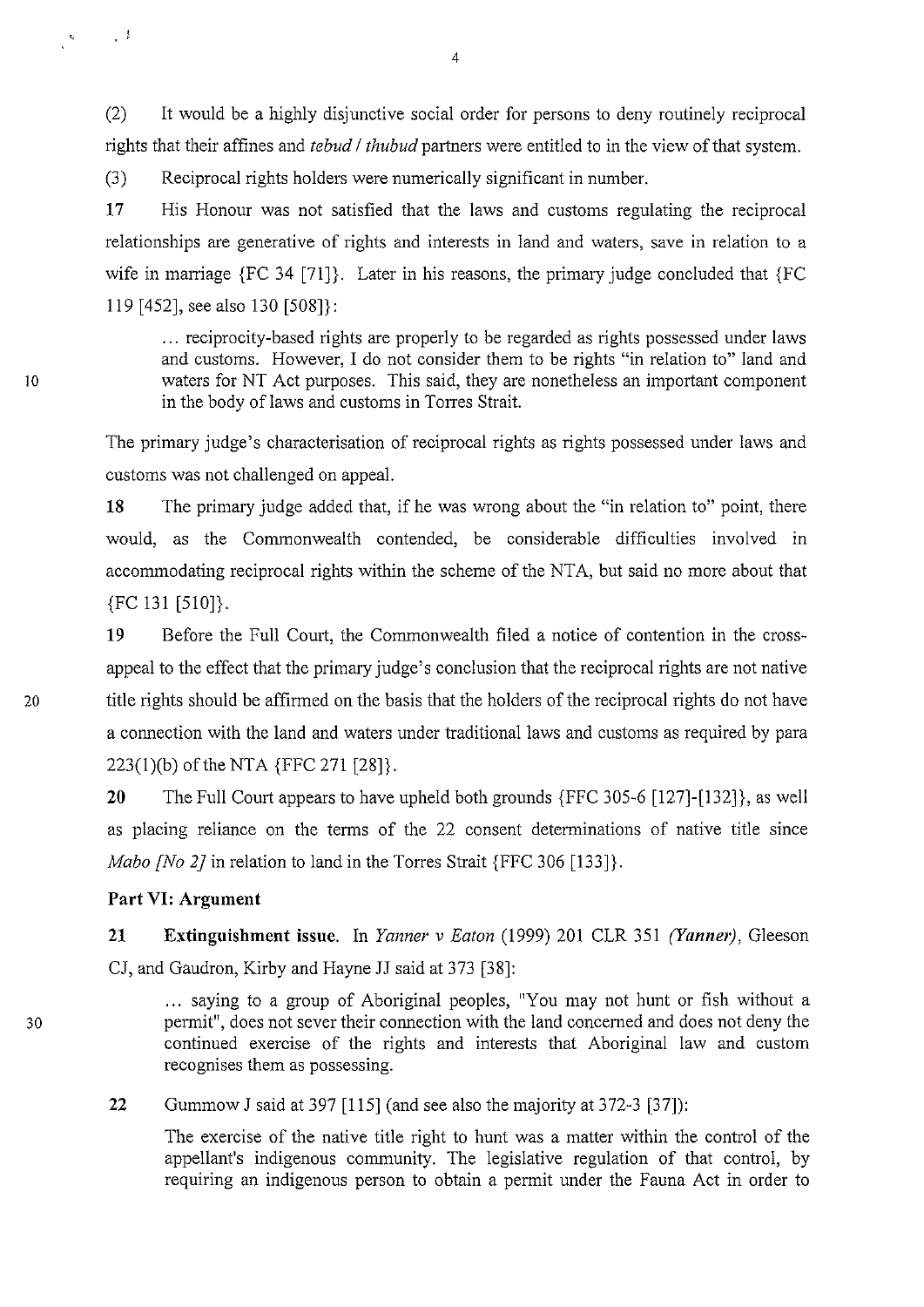exercise the privilege to hunt, did not abrogate the native title right. Rather, the regulation was consistent with the continued existence of that right.

**23** Whether legislation has extinguished native title is a question of statutory interpretation. That the relevant interpretive principle is that the legislature must manifest a clear and plain intention to extinguish is well established by *Mabo v Queensland {No 1]*  (1988) 166 CLR 186 at 213.9 per Brennan, Toohey and Gaudron JJ, 224.6 per Deane J; *Mabo [No 2]* at 175 CLR 64.4 per Brennan J (Mason CJ and McHugh agreeing), 111.3 per Deane and Gaudron JJ, 138.3 per Dawson J, 195.8 per Toohey J; *Western Australia v Commonwealth* (1995) 183 CLR 373 at 423.3; *Wik Peoples v Queensland* (1996) 187 CLR I <sup>10</sup>**(Wik)** at 168.7, 185.6 per Gummow, 247.6 per Kirby J; *Western Australia v Ward* (2002) 213 CLR I *(Ward)* at 89 [78] per Gleeson CJ, Gaudron, Gummow and Hayne JJ. The clear and plain intention requirement was identified by Brennan J in *Mabo No 2* at 64.9 as "patently the right rule" and identified its rational at 64.5 as flowing from:

> the seriousness of the consequences to indigenous inhabitants of extinguishing their traditional rights and interests in land ....

For a recent application of this requirement, see *Brown v State of Western Australia (Brown)*  [2012] FCAFC 154 at [61] per Mansfield J, at [286], [288]-[289], [291], [293], [374] per Greenwood J and at [442], [479] per Barker J.

**24** Also well-established is that such an intention is not indicated where a legislative 20 regime taken as a whole is regulatory in character or establishes a regime of control which is consistent with the continued enjoyment of native title: *Mabo [No 2}* at 64.8; *Yanner* 201 CLR at 372, 397 [37], [115]. Further, such an intention is not indicated unless upon objective inquiry: *Ward* 89 [79], there is inconsistency involving "necessary curtailment of the exercise of the native title right such that the conclusion of abrogation is compelled": *Yanner* at 396 [109] per Gummow J, or, in relation to the grant of statutory rights, unless there is clear, plain and distinct authorisation by the relevant grant of acts "necessarily inconsistent" with the native title right in question: *Wik* 187 CLR I at 193.9 and 203.1 per Gummow J and see *Ward*  at 166.5 [308], 174.8 [333]. For recent consideration of the necessary inconsistency requirement, see *Brown* at [50], [63], [82], [83] per Mansfield J, at [267], [273], [276]-[277], 30 [283], [293], [298], [322], [324], [424] per Greenwood J and at [442]-[444], per Barker J.

> **25** The Full Court was in error in allowing the appeal. The error complained of is that the majority misapplied, and misunderstood the relationship between, the correct interpretative tools for resolving questions of extinguishment of native title by legislation; the "clear and

 $\rightarrow$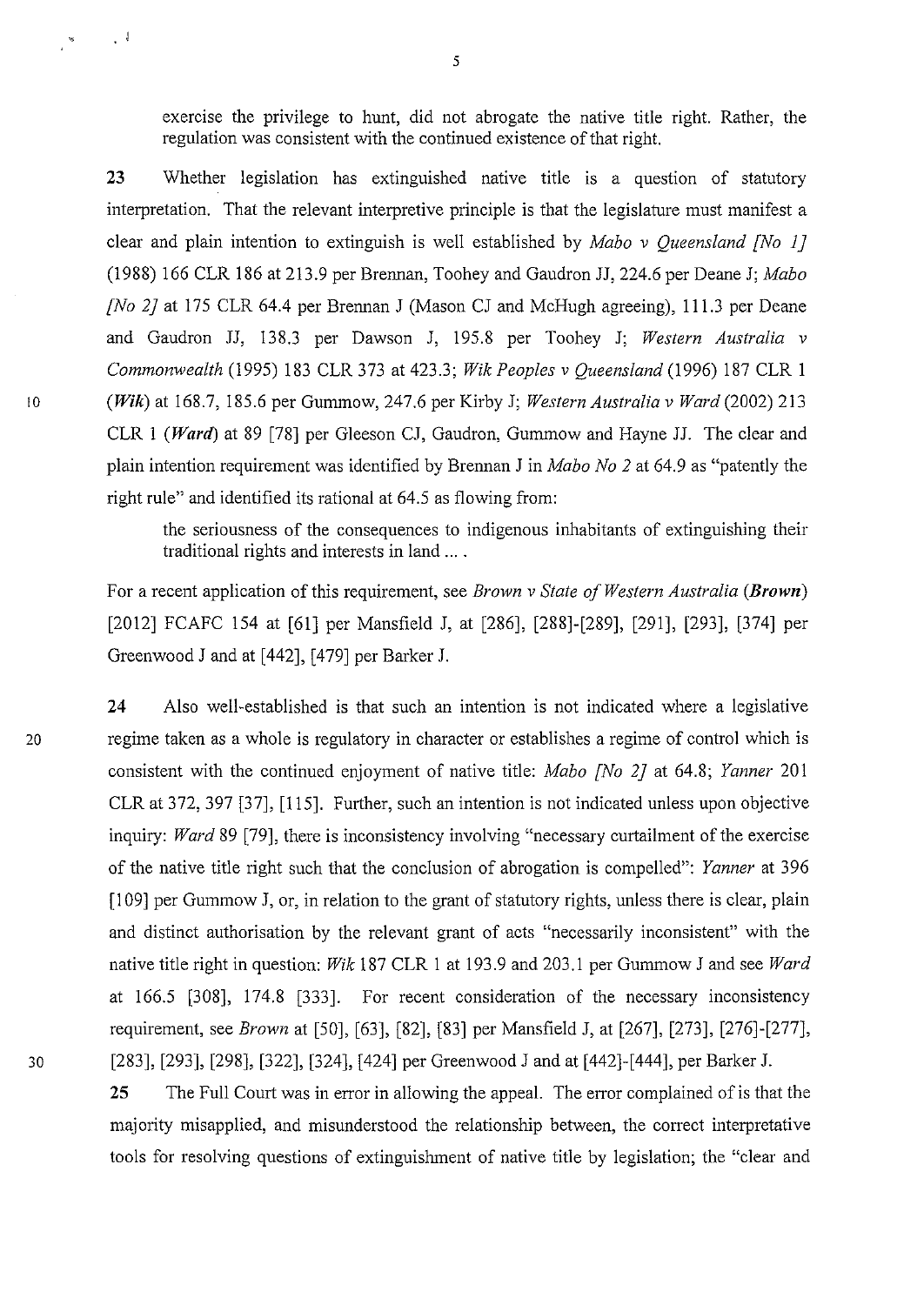plain intent" principle, and the indicators involving consideration of the characterisation of legislation as "regulatory or prohibitory", and whether there is relevant "inconsistency" with the native title rights. Further, the majority misunderstood the reasoning in *Yanner* as to the relationship between extinguishment by inconsistency by a statutory regime and the operation of sec 211 of the NTA.

26 Typically, the scheme of the legislation in question includes a provision which prohibits (or enables the prohibition of) a person from engaging in the taking for commercial purposes (as variously defined) of fish (as variously defined) from an area (variously the area to which the legislation extends or a proclaimed or other part of such area) unless the person 10 is the holder of a licence or permit issued pursuant to the legislation. For example, the *Fisheries Act 1952* (Cth) (considered by the primary judge at {FC 201-203 [807]-[814]}), para l3(a) as originally enacted provided:

> A person shall not  $-$  in an area of proclaimed waters, engage in the taking of fish unless he is the holder of a licence in force under section 9 of this Act authorizing him to do so.

27 The primary judge noted {FC 202 [808]} that proclamations were issued pursuant to sec 7 of that Act which embraced the claim area.

28 By way of further example, sec l3 of the *Queensland Fisheries Act of 1887* (the long title of which Act was "An Act to make better Provision for Regulating the Fisheries in 20 Queensland Waters") (which Act was considered by Mansfield J {FFC 318 [204]}) provided in part:

> It shall not be lawful for any person to engage in taking fish for sale unless he has obtained from the Treasurer a license for that purpose, for which an annual fee of ten shillings shall be paid.

29 While the scheme of the various statutory regimes in question includes a provision in a comparable form, such provision is by no means the only measure in any of the Acts. For example, sec 8 of the *Fisheries Act 1952* (Cth) provides that the Minister may, by notice published in the *Gazette* - prohibit either at all times or during a period specified, the taking of fish of a specified species or not exceeding a specified size, or by a specified method or 30 equipment. By subsec 8(2), such a notice may provide for exemptions from the prohibition contained in the notice. Examples of other measure in the *Queensland Fisheries Act of 1887*  include: sec 4, which limited net sizes; sec 7, which provided for the setting of minimum fish weights for specified species; sec 12, which required the licensing of boats employed in taking fish for sale; and sec 16, which made it an offence to use any explosives with the intent

 $\frac{1}{4}$ 

 $\frac{1}{k}$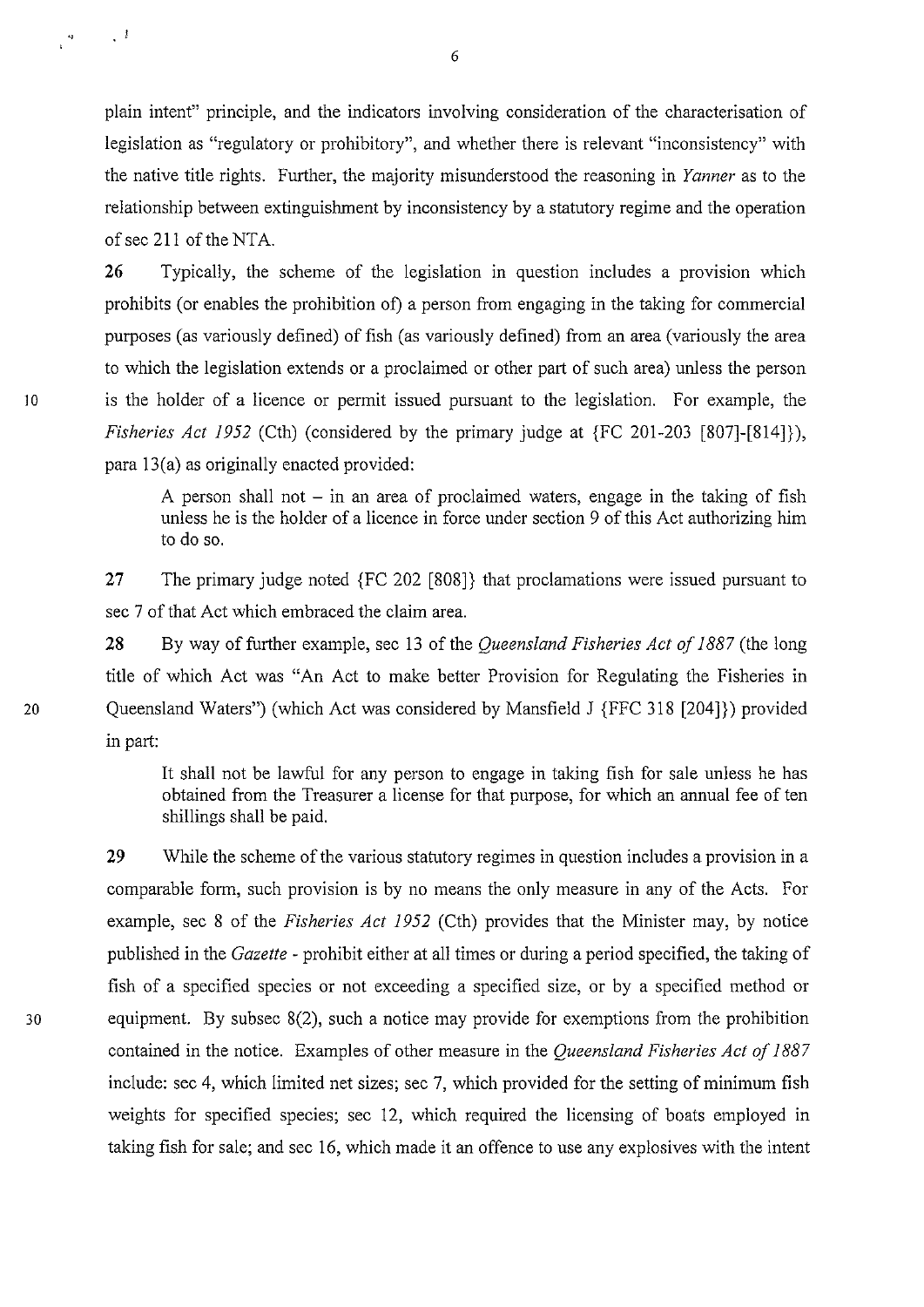to take fish. Many of the measures applied to the taking of fish generally, not just to commercial fishing.

**30** The majority in the Court below noted the framing of the issue by the primary judge in terms of whether a clear and plain intent to extinguish was disclosed{FFC 284 [50]} {FC 212 [850]); his characterisation of the licensing regimes as, from their inception, "clearly regulatory and control mechanisms" {FFC 285 [52]} {FC 214 [856]}; and his conclusion {FFC 285 [54]} {FC [859]} with which Mansfield J in the Court below agreed {FFC 318, 321, 322 [204], [220] and [226]} that the licensing regimes were not prohibitory in character or inconsistent with the continued enjoyment of native title. The majority did not disagree 10 with the characterisation of licensing regimes as regulatory {FFC 287 [63]}, but otherwise made clear its disagreement with the conclusions of the primary judge while noting his Honour's reliance on *Yanner* {FFC 287 [63]} {FC 191-192 [771]}.

> **31** The determination of the issue by the majority rested upon the proposition that the incident of native title comprising the right to take fish for commercial purposes was inconsistent with specific provisions which prohibit the unlicensed engagement in such taking notwithstanding that the overall purpose of the legislation is the regulation of the activity {FFC [84], [85]}. *Yanner* was distinguished as not supporting the proposition that a law which prohibits an activity, save pursuant to a licence, is not, in truth a prohibition of the unlicensed activity {FFC 290, 294 [74], [82]}.

20 32 The prohibition in *Yanner* is relevantly indistinguishable in form from the prohibitions in the legislation in question. Paragraph 54(l)(a) of the *Fauna Conservation Act 1974* (Qld) **(Fauna Act)** as considered in *Yanner,* provided that:

> A person shall not take, keep or attempt to take or keep fauna of any kind unless he is the holder of a licence, permit, certificate or other authority granted and issued under this Act.

33 It is that form of prohibition about which the statements in *Yanner* at 373 [38] and 397 [115] (set out in paras 2land 22 of this submission) were made. A prohibition in such form does not extinguish native title. The majority in the Court below was wrong to conclude otherwise. The rationale of the legislation in question is patently not the absolute prohibition 30 of commercial fishing.

> **34** The majority states that, if the statutory prohibitions are not given effect, then the general conservation objectives of the legislation could be easily defeated by the expedient of traders buying fish in commercial quantities from native title holders {FFC 295 [84]}. Their Honours then attribute to the Seas Claim Group the "concession" that native title holders must

 $\mathcal{L}^{\mathcal{L}}$ 

 $\frac{d\phi}{dt}$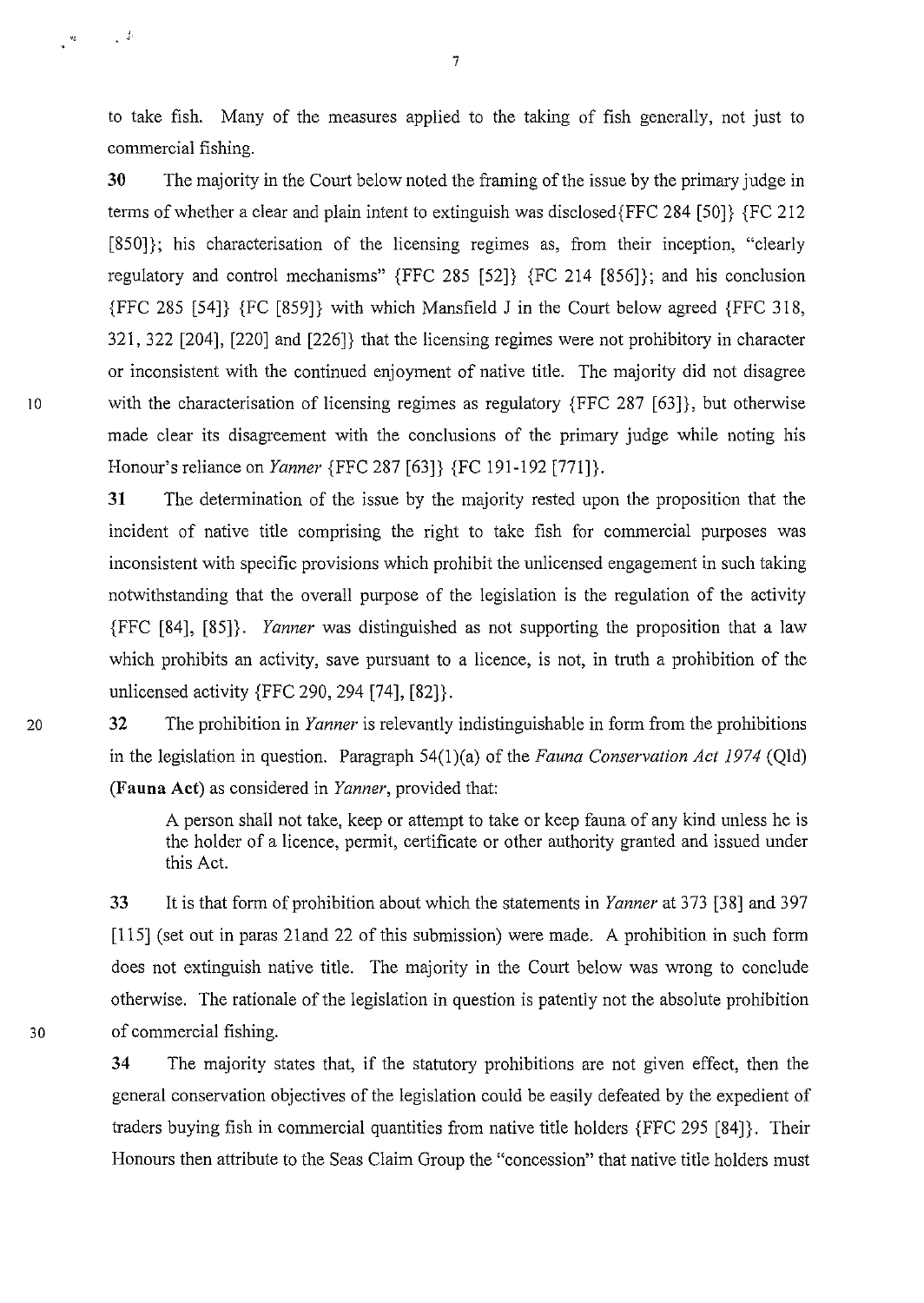obtain a licence under the legislation in order lawfully to engage in commercial fishing, saying that this "concession" was presumably made "in an effort to avoid this difficulty" {FFC 295 [85]}. To the contrary, it was always the Seas Claim Group's case that, if legislation prohibits commercial fishing without a licence, then its members would be required to obtain a licence before engaging in that activity. This does not involve any concession on their part; it merely involves an acknowledgment of the trite legal proposition that native title holders, along with everyone else, are bound by Commonwealth and State laws. This proposition is routinely acted upon in the making of determinations of native title; in the manner adopted in DNT [8]. There is therefore no possibility of the legislative 10 objectives being defeated in the manner raised by the majority.

> **35** The majority in the Court below misunderstood the reasoning in *Yanner* as to the relationship between extinguishment by inconsistency by a statutory regime and the operation of sec 211 of the NTA {FFC 290,294-295 [74], [80]-[83]}.

> **36** Section 211 of the NT A is confined to non-commercial use of resources and has no direct application in this case. However, in the Court below the following statement in *Yanner* at 201 CLR 373 [39] per Gleeson CJ, Gaudron, Kirby and Hayne JJ was followed by Mansfield J {FFC 314 [182]}, but distinguished by the majority {FFC 294-295 [79]}:

... the section necessarily assumes that a conditional prohibition of the kind described does not affect the existence of the native title rights and interests in relation to which the activity is pursued.

**37**  The following statement of the majority in the Court below at { [FFC 294 [82] and see also 290  $[74]$  requires correction by this Court:

In *Yanner,* the provisions of the Queensland legislation which ex facie purported to prohibit the activity of taking native fauna without a licence were denied that effect by s  $211(2)$  of the NT Act.

This statement is inconsistent with the reasoning in *Yanner*, which moved from an examination of extinguishment to an examination of whether, when an unextinguished native title right is confronted by a particular State regime, sec 211 operated according to its tenor. As para 211(1)(a) makes clear, sec 211 only has application where the relevant native title 30 rights have not been extinguished.

> **38** It was not the case that sec 211 answered the extinguishment question in *Yanner,* far from it. It was the regulatory character of the statutory regime which denied any extinguishing effect.

8

 $\frac{1}{\sqrt{2}}$ 

 $\mathbb{R}^d$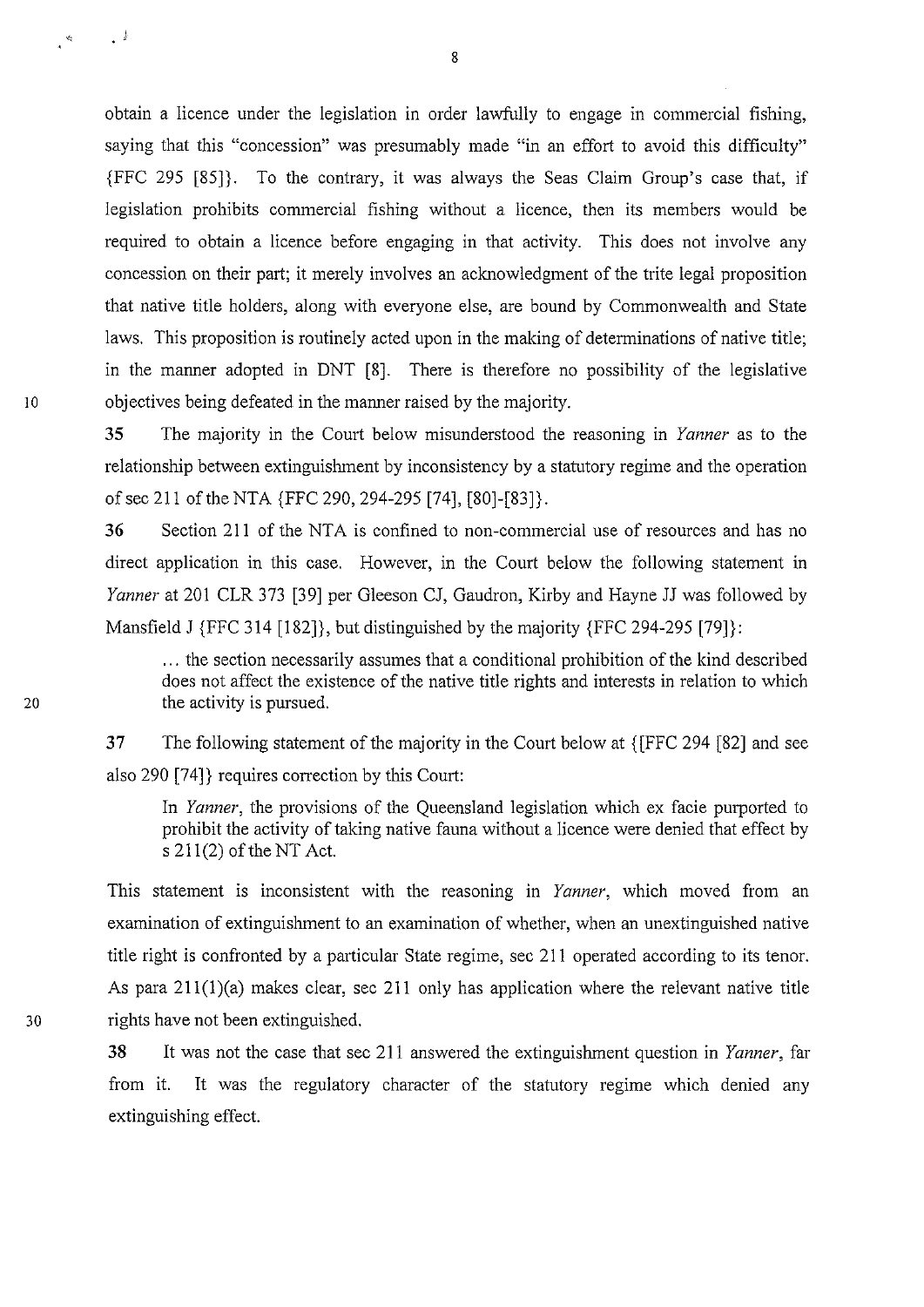39 In *Yanner,* the first conclusion of the majority at 373 [40] was that "The Fauna Act did not extinguish the rights and interests upon which the appellant relied". The second step in the reasoning was not to do with extinguishment, but was a separate step to do with the operation of sec 211 of the NTA. Thus, the second conclusion at 373 [40] was merely that s 211 operated to free the appellant in that case of the requirement for a licence. Had the first conclusion been a finding of extinguishment, the second conclusion would not have been apposite  $-$  sec 211 would have had no application and the magistrate would have been wrong to dismiss the information. While the conclusion of non-extinguishment in *Yanner,* was aided by a concession of the respondent that a bare prohibition to hunt, coupled with a licence 10 arrangement does not effect extinguishment (201 CLR at 357.3), the correctness of the concession was explicitly examined and endorsed by the majority: *Yanner* 370-373 [31], [37]- [40].

**40** The reasoning by the majority in the Court below from {FFC 288 [67]} that refers to *Ward* and culminates in the conclusion at {FFC 288 [70]} that, "There is no room for doubt that the prohibition is directed at *all* fishing for commercial purposes", refers to established principles of extinguishment by inconsistency of incidents between two sets of rights. There can be no inconsistency of incidents here between two sets of rights. The licenced native title rights are necessarily the same as the rights held under a licence by any other licence holder. The determination that they are consistent and co-exist (DNT [II] and item (4) of Schedule 6) 20 is not challenged. The conclusion rather relies on characterising the prohibition as an absolute prohibition, as if it was not inextricably linked to a licensing mechanism; and on it being appropriate as a matter of construction to consider it apart from the broader regulatory statutory scheme of which it is an integral part. *Ward* does not support such an approach. The explicit reasoning in *Yanner* is inconsistent with it.

**41** Again, the use made of the reasoning in *Harper v Minister for Sea Fisheries* (1989) 168 CLR 314 *(Harper)* by the majority in the Court below culminating in the conclusion of inconsistency at {FFC 290 [73]}, is also inconsistent with the explicit reasoning in *Yanner.* A clear and plain intention to extinguish native title is not shown merely because *all* persons are made subject to a licensing requirement. Paragraph 54(l)(a) of the Fauna Act also applied to 30 all persons. Further, that reasoning of the majority depends upon the proposition that rights recognised by the common law, but derived from traditional laws and customs (native title rights), are as freely amenable to abrogation *(Harper* at 330.4 as set out at {FFC 290 [72]}) as rights derived from the common law (public rights). *Harper* is not authority for that proposition. That the licensing mechanism applies to *all* persons {FFC 290 [73]} does not

 $\downarrow$   $^{\pm}$ 

 $\Box$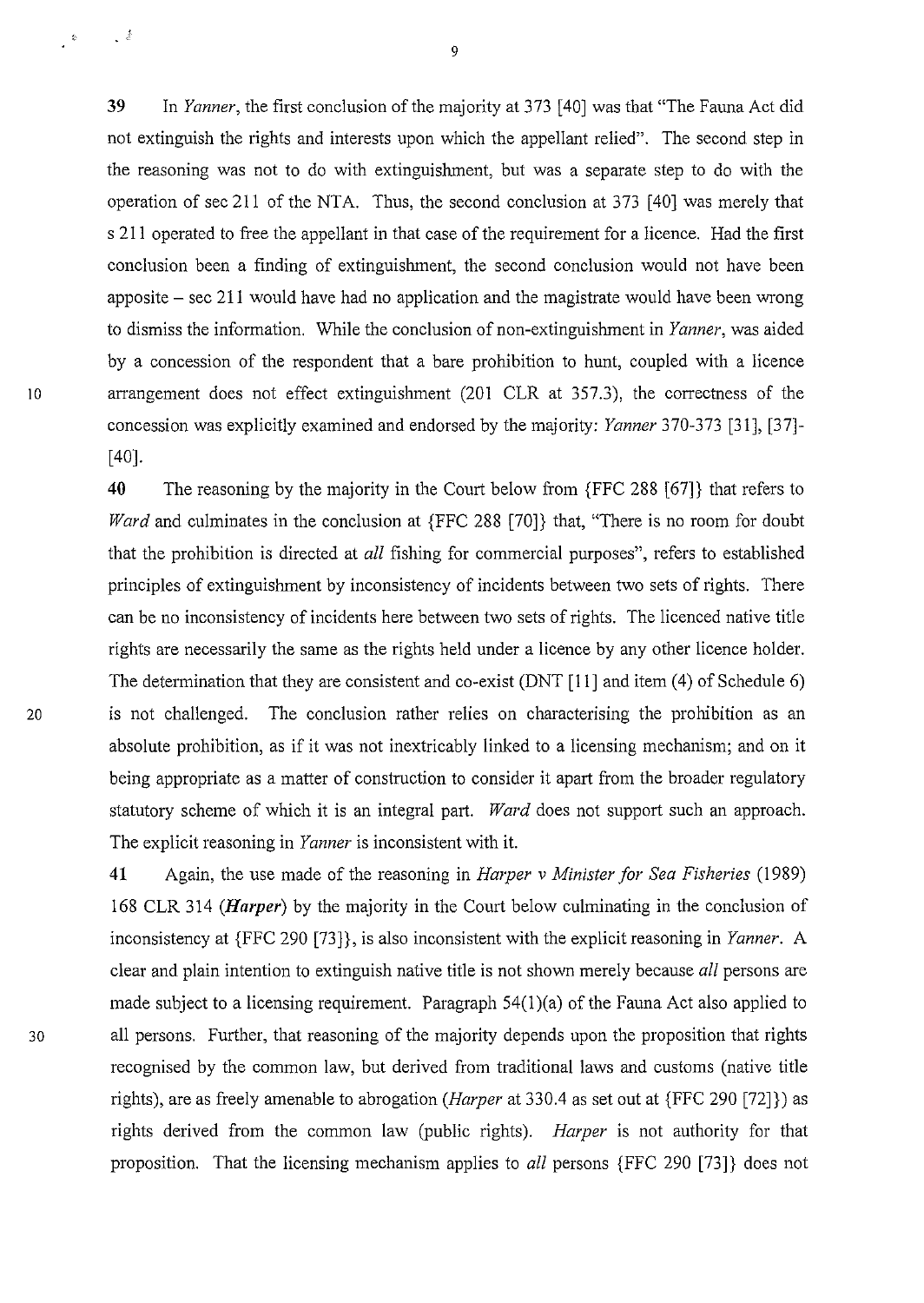entail that it must affect equally, different kinds of pre-existing rights. In *Harper* in that context, Brennan J distinguished between a public right and a proprietary right at 168 CLR 330.4.

**42 Reciprocal rights issue.** In summary, the text of para 223(l)(a) of the NTA does not limit recognition of rights possessed under traditional laws and customs to rights having a particular basis in those traditional laws and customs; for example, to rights that arise from descent from a prior occupier or owner, rather than rights that arise from a relationship that attracts obligations *inter alia* to provide access to territory.

**43** Nor does the text of para 223(l)(b) of the NTA limit recognition of rights possessed 10 under traditional laws and customs to circumstances in which the rights holders have a connection to the land or waters having a particular basis; for example, a connection that arises from descent from a prior occupier or owner, rather than a connection that arises from a relationship that attracts obligations *inter alia* to provide access to territory.

**44** The content of the reciprocity based rights for which recognition is sought in this case, is the same as the content of the rights already the subject of the determination, namely rights related physically to waters concerned. To draw upon common law property concepts, these rights are analogous to rights held under a licence from an "owner". Recognition is not sought in respect of other kinds of reciprocal rights, for example, to provide an assured welcome, accommodation and sustenance to a visiting friend {FC 130 [506]}. Such rights are 20 not rights "in relation to land or waters".

> **45** A right which pursuant to traditional law and custom exists as the counterpart of an obligation, owed on the basis of a particular relationship, to provide access to the territory of another is a right "in relation to" that territory and a native title right within the meaning of subsec  $223(1)$  of the NTA.

**46** In *Travelex v FCT* (2010) 241 CLR 510, French CJ and Hayne J said at 519-20 [25]:

It may readily be accepted that "in relation to" is a phrase that can be used in a variety of contexts, in which the degree of connection that must be shown between the two subject matters joined by the expression may differ. It may also be accepted that "the subject matter of the enquiry, the legislative history, and the facts of the case" are all matters that will bear upon the judgment of what relationship must be shown ... . (footnotes omitted)

**47**  There have been a number of cases where the breadth of the words "in relation to" has been emphasised, for example: *O'Grady v North Queensland Co* (1990) 169 CLR 356 at 374.2 per Toohey and Gaudron JJ and at 376.3-377.3 per McHugh J, *Airservices Australia v* 

10

. (

 $\mathbb{S}^{\prime}_{\omega}$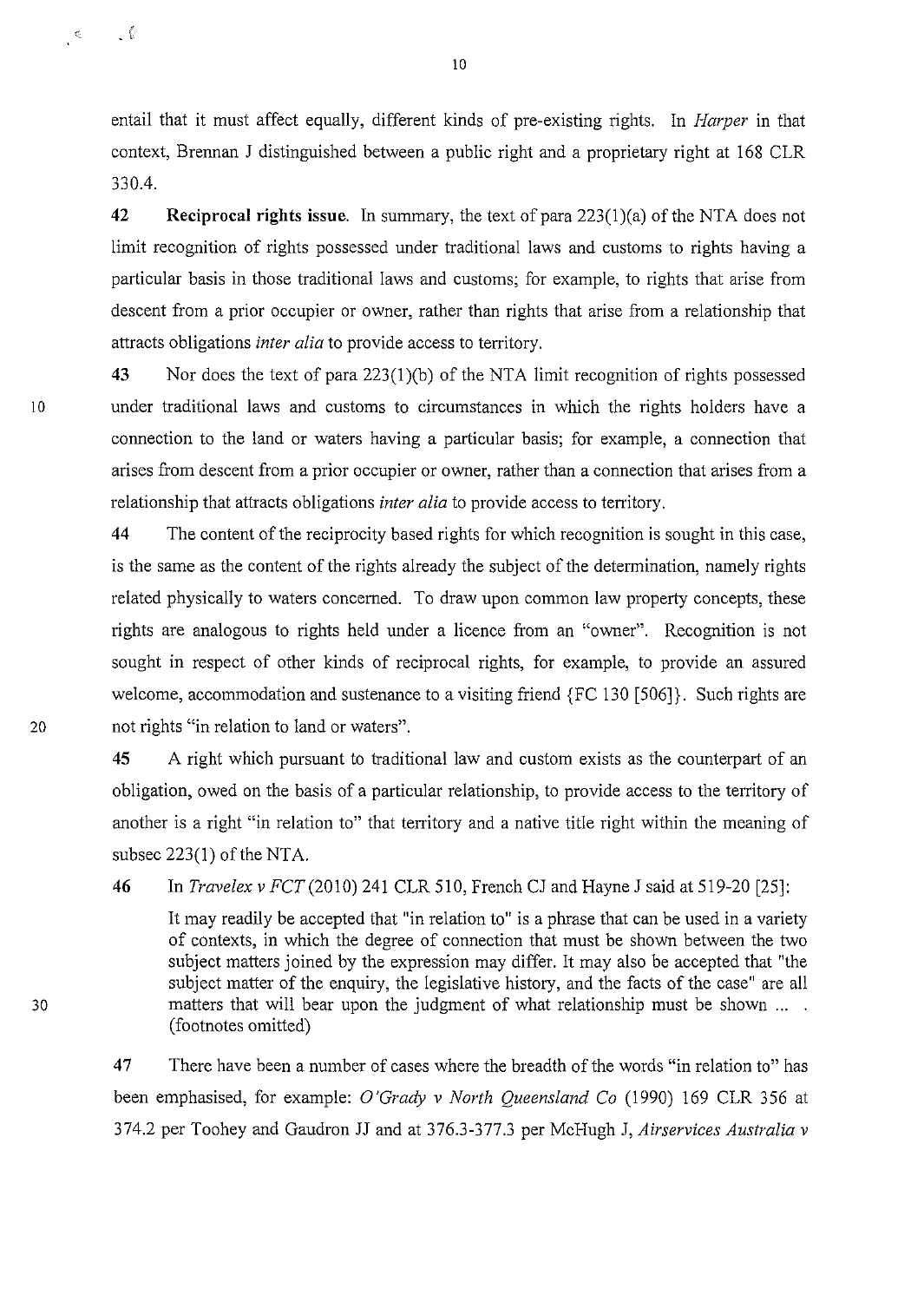*Canadian Airlines* (1999) 202 CLR 133 at 219-20 [243] per McHugh J. See more generally Pearce DC and Geddes RS, *Statutory Interpretation in Australia*, 7<sup>th</sup> ed. (2011) at [12.7].

48 In the statutory context in question, the phrase "in relation to" should be given a broad interpretation. The relevant context includes the first stated of the main objects of the Act, which is to provide for the recognition and protection of native title: para 3(a) of the NTA. As Kirby J said in *Ward* 213 CLR at 246 [577], the phrase "in relation to" in subsec 223(1) of the NTA "is obviously very broad". The Full Court appeared to accept the broad scope of the phrase {FFC 305 [128]}.

49 The appellant accepts that reciprocal rights are inferior to occupation based (or 10 ownership) rights {FC 60 [190]}. This is, however, not to the point as there is nothing in subsec 223(1) which suggests that recognition is confined to those with rights as "owners". On the contrary, the typology of "communal, group or individual" rights and interests in subsec 223(1) is intended to cover the field of classes of rights and interests. The origin of this phrase is Brennan J's reasons in *Mabo [No 2}* 175 CLR at 57.3.

> 50 The reciprocal rights issue turns on the proper construction of subsec 223(1) of the NTA. The Full Court misdirected itself in relation to this matter by imposing requirements that have no footing in the text of subsec  $223(1)$ .

51 The Full Court refers to a number of related matters (considered separately below) in support of its conclusion that reciprocal rights are not native title rights and interests {FFC 20 305-6 [129]-[132]}. The Full Court, with respect, tends to underplay the significance of reciprocal rights, contrary to the accepted evidence of Professor Scott that these rights are "fundamental" {FC 60 [190], see also 130 [508]} and contrary to the primary judge's conclusion that they are "an important component in the body of laws and customs in Torres Strait" {FC 119 [452]}. These matters were not challenged on appeal.

52 First, the Full Court emphasised the need for reciprocity based rights holders to have permission (or some form of licence from the person concerned) {FFC 306 [130], [132]}. To the extent that permission is required, however, it is not permission that under traditional laws and customs can ordinarily be denied. The primary judge recited evidence from Kris Billy ("Thubud are like family; you can't say no to them, unless you have a very good reason" {FC 30 130 [507], FFC 304 [120]}) and see also Daisy Kebay's evidence recited at {FC 67 [221]}. Professor Scott agreed with the primary Judge that to deny the rights and obligations arising out of reciprocal relationships is to deny the relationship {FC 129 [504], FFC 130 [120]}. The Full Court contrasted this need for permission with occupation based rights holders who

*\Z* • I'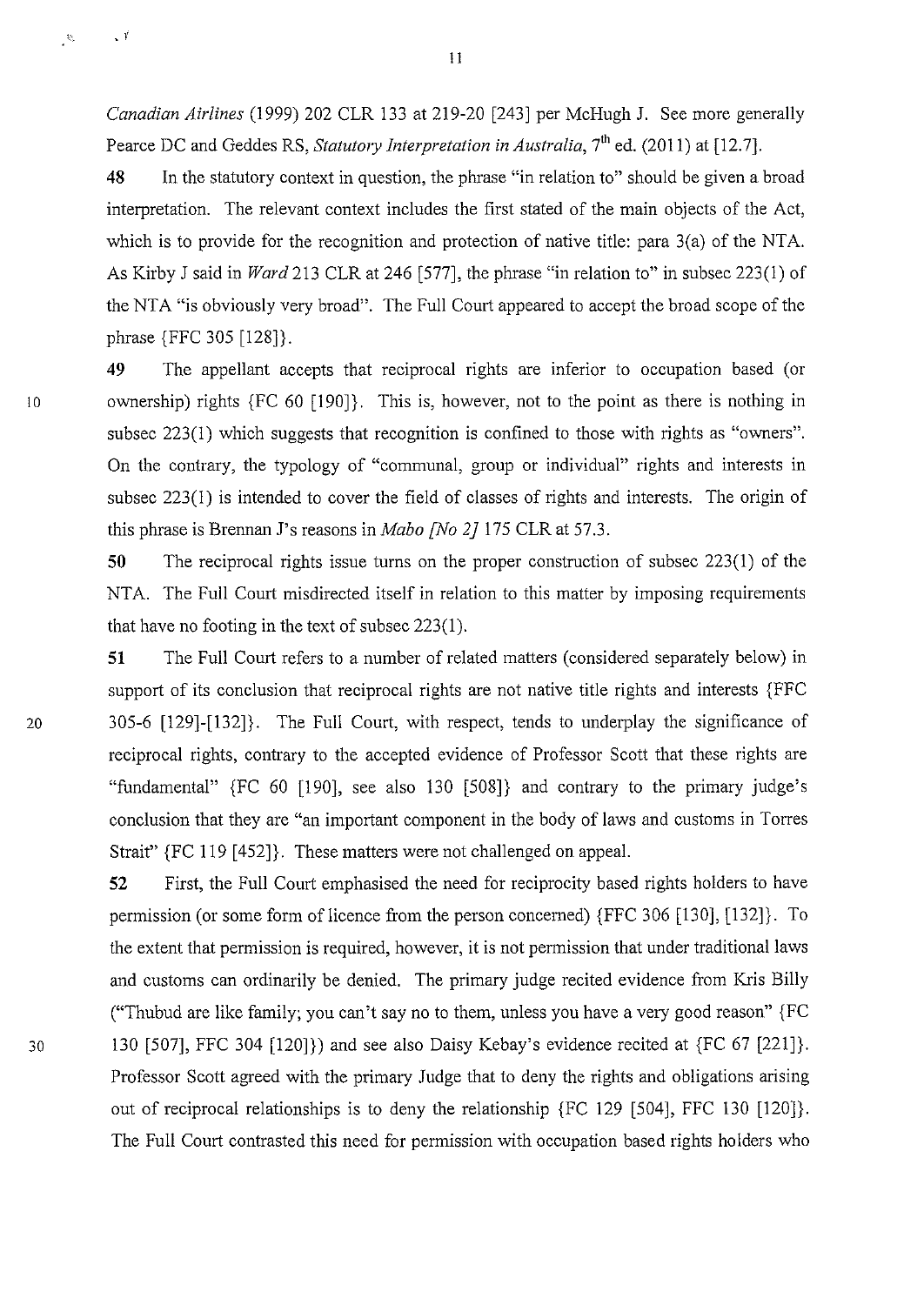access and use land, water and resources *as of right* (subject to any overarching law or custom) {FFC 306 [132]}.

53 The Full Court's analysis diminishes the primary judge's conclusion that reciprocal rights are properly described as "rights", not merely privileges or interests (see the definition of "interest" ins 253 of the NTA) {FC 130 [508]}. The primary judge's conclusion in this regard was not put in issue before the Full Court. It was therefore necessary for the Full Court to proceed on the basis that reciprocal rights were indeed rights. Insofar as it has not done this, it has fallen into error.

**54** Secondly, the Full Court described reciprocal rights as being held "mediately through 10 a personal relationship with a native title holder" {FFC 306 [130]}. It also characterised occupation based rights as arising by reason of "who you are" and reciprocal rights as arising by reason of "who you know" {FFC 306 [131]}. This comparison does not do justice to the nature of reciprocal rights. While it is accepted that there are qualitative differences between the two kinds of rights, both kinds of rights in fact arise by virtue of a culturally significant relationship with a native title holder. In the case of occupation based rights, the relevant relationship is between the rights holder and his or her mother or father and prior ancestors; in the case of reciprocal rights, the relevant relationship is between a rights holder and a brotherin-law, sister's son, brother's daughter, *tebud/thubud* etc.

**55** Thirdly, the Full Court refers to reciprocal rights persisting only as long as a personal 20 relationship with a native title holder continues {FFC 306 [133]}. This statement is, with respect, apt to mislead because it conveys that typically there is an ephemeral quality about these rights. On the contrary, the evidence established and accepted by the trial judge was to the effect that, once acquired, reciprocal rights are usually lifelong and are commonly transmitted to subsequent generations {FC 61 [192], 68-9 [226]-[227], 69-70 [229]-[232], 121 [463], 130 [507]}.

> **56** There is no basis in the text of subsec 223(1) of the NTA or in the authorities for the proposition that native title rights:

- (a) must be unqualified in the sense that no kind of permission or licence 1s required and can only relate to things that may be done as of right;
- (b) cannot be held mediately through a personal relationship with a native title holder;

(c) must be perpetual or have any particular degree of permanence.

57 Subsection 223(1) does not require a comparison of different kinds of customary rights and interests. Either such rights and interests meet the requirements of subsec  $223(1)$  or

12

 $\hat{z}_i$ 

 $\sim t$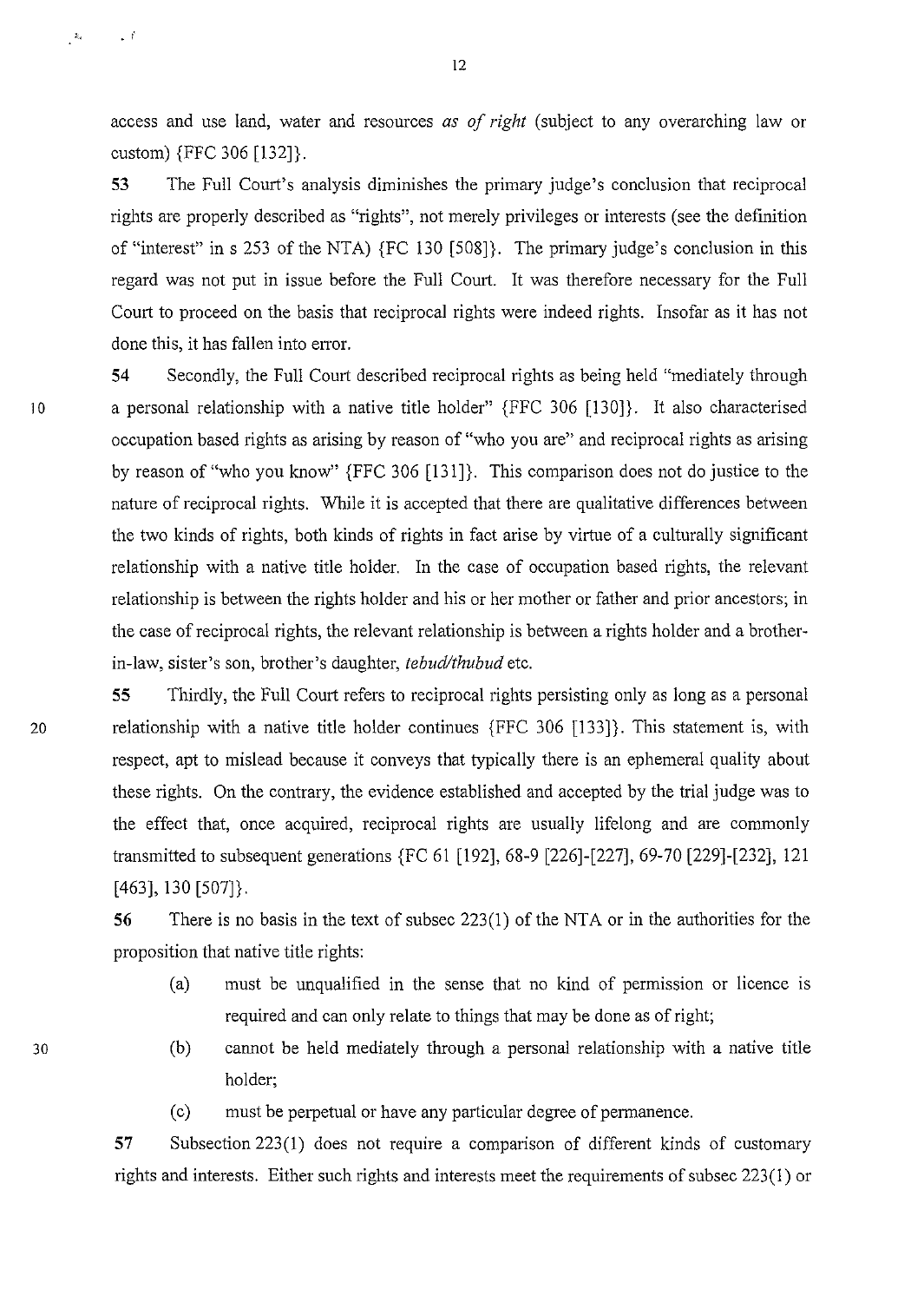they do not; but, they do not fail to meet those requirements because they are rights other than "ownership" rights.

58 If the Full Court's reasoning were correct, spouses would not hold native title rights because such rights would be acquired "mediately through a personal relationship with a native title holder" and would be rights arising by reason of "who you know". This would be contrary to numerous determinations, including determinations made following trials. On two occasions, the question of whether spouses have native title rights has been considered by a Full Court of the Federal Court *(Northern Territory v Alwayarr* (2005) 145 442 at [117] and, *Gumana v Northern Territory* (2007) 158 FCR 349 at [135]-[163]). In each case, a finding 10 that spouses have native title rights was upheld on appeal, though the argument largely turned on the connection requirement in para 223(1)(b). Also of interest for present purposes is that, at trial in *Gumana,* Selway J adopted the Commonwealth's description of the rights of spouses as being rights in the clan estate of a spouse "subject to a requirement of 'permission' from clan members which is rarely refused (but in principle may be refused)" *(Gumana v Northern Territory* (2005) 141 FCR 457 at [216]).

59 Beyond the position of spouses, the decision of the Court below involves a significant narrowing of the basis for recognition of native title compared to other determinations that have been made by consent and after trial which recognise as native title holders, persons who hold rights in the country of others and rights that are subject to the rights of those others: eg, <sup>20</sup>*Neowarra v State of Western Australia* [2004] FCA 1092, order [3], per Sundberg J (various bases for rights held 'intramurally' within a community of native title holders); *A-G for the Northern Territory v Ward* [2003] FCAFC 283, especially order [4] per Wilcox, North and Weinberg JJ (members of neighbouring estates, spouses of group members and others with ritual authority); *Gumana v Northern Territory* (No 2) [2005] FCA 1425, order [3] per Mansfield J giving full effect to the reasons of Selway J (persons whose mother or mother's mother was a member of the clan, guardians of or successors to the rights of a clan and other non-descent bases for rights).

60 The form of the determinations referred to above depended not only on the facts of those matters, but also on the construction of subsec 223(1) of the NTA and its application to 30 the facts.

> 61 The Full Court noted the primary judge's comment that "considerable difficulties" would in any event exist in accommodating reciprocal rights within the scheme of the NT A {FFC 304 [121]}. The difficulties referred to were said by the Commonwealth to be associated with the connection requirement of para 223(1 )(b).

 $\overline{\phantom{a}}$ 

 $\sim$   $\beta$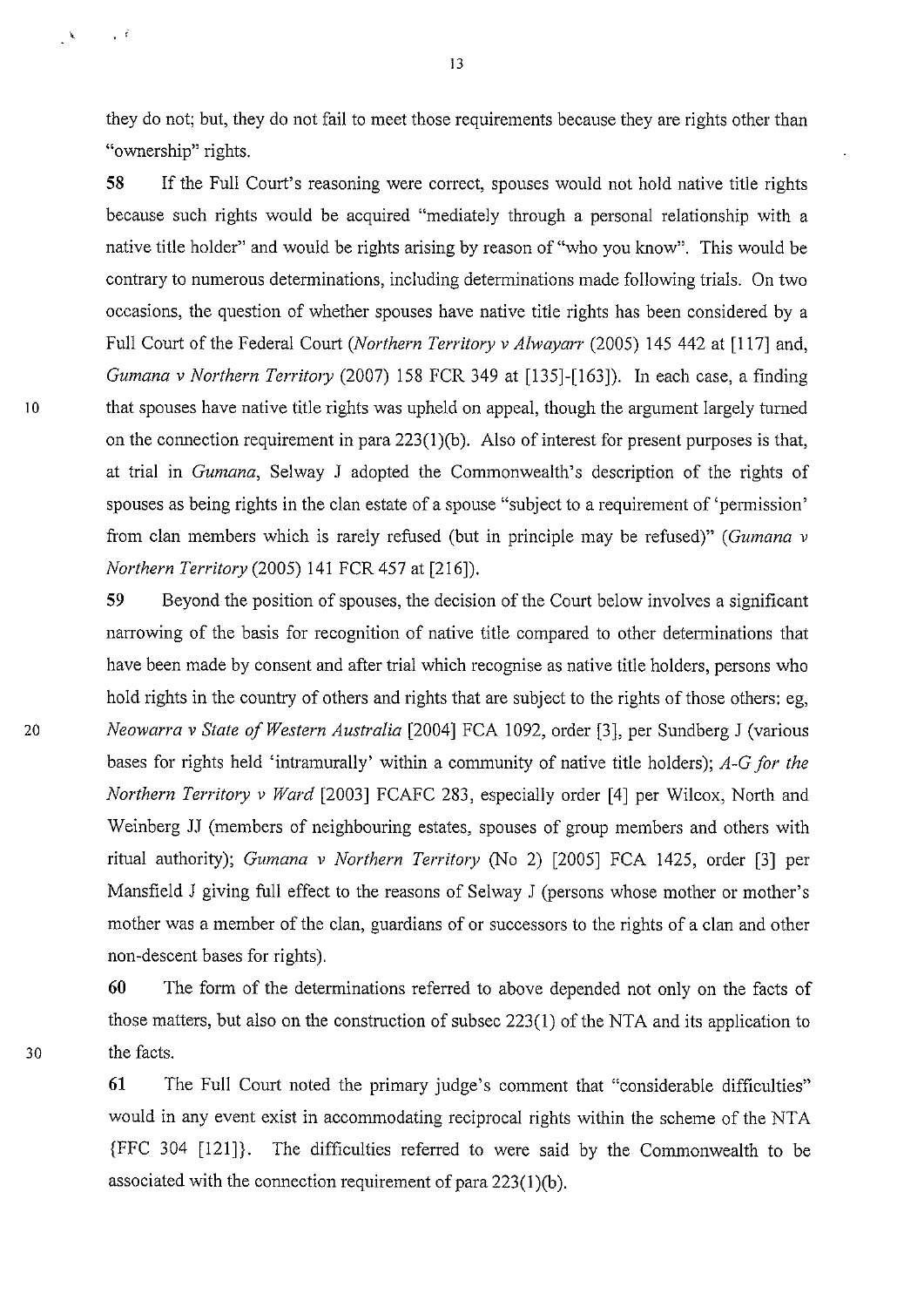62 The primary judge had held that, if it be necessary to classify the native title rights and interests, they are group rights and interests {FC 137 [543]}. Although at trial the appellant's claim was initially put on the basis that reciprocal rights are group or individual rights, it was ultimately accepted that such rights are held by individuals {FC 127-8 [493]}. The Full Court noted the primary judge's finding that the native title holders do not hold their native title rights communally {FFC 304 [123]}.

63 The appellant accepts that, for the purposes ofs 223(1) of the NTA, native title rights must be "communal, group or individual". There is, however, no requirement that the rights established in a given case all must fall into one only of these categories. Recognition of 10 has native title cannot be declined just because, for example, some of the native title rights are group rights and some of them are individual rights. Equally, regardless which one or more of those epithets is held appropriate for a native title right, it is necessary only to show that there is a connection which is also properly described by one or more of those epithets.

> 64 The Full Court stated that, the relevant relationship is "one subsisting *directly* between the peoples who possess those rights and the land and waters" (emphasis added) {FFC 305 [129]}. The Court cited no authority for this proposition. The only authority cited by Court at this point was a passage from Gummow J's reasons in *Yanner* {FFC 305 [129]}, but that passage says nothing about any requirement of directness.

65 The Full Court fell into error in imposing a requirement of directness. No such 20 requirement appears in the text of subsec 223(1). Nor is there any warrant in the authorities for reading the word "connection" in subsec 223(1) as if it reads "direct connection".

> 66 The Full Court's substantive discussion of "connection" is contained in the following single paragraph {FFC 305-6 [130]}:

Such rights cannot be said to be possessed by the claimants themselves, so far as they relate to land and waters: such rights are not held by reason of the putative holders' own connection under their laws and customs with the land and waters in question but are held mediately through a personal relationship with a native title holder who does have the requisite connection; as Gleeson CJ, Gaudron, Gummow and Hayne JJ emphasised in *Commonwealth v Yarmirr* (2001) 208 CLR I at [9] "those peoples, *by those laws and customs* must have a *'connection'* with the land or waters" (original emphasis).

67 It is, with respect, unclear from this paragraph how the Full Court analysed the connection requirement in para 223(1)(b) of the NTA, or how it applied that requirement to the present case. On the one hand, the Court appeared to be looking for connection at an individual level ("own connection", "a native title holder who does have the requisite connection"). On the other hand, the Court recited a passage from the majority in *Yarmirr,* 

14

 $\mathbb{R}^{\mathbb{Z}}$ 

 $\mathbf{v}$  .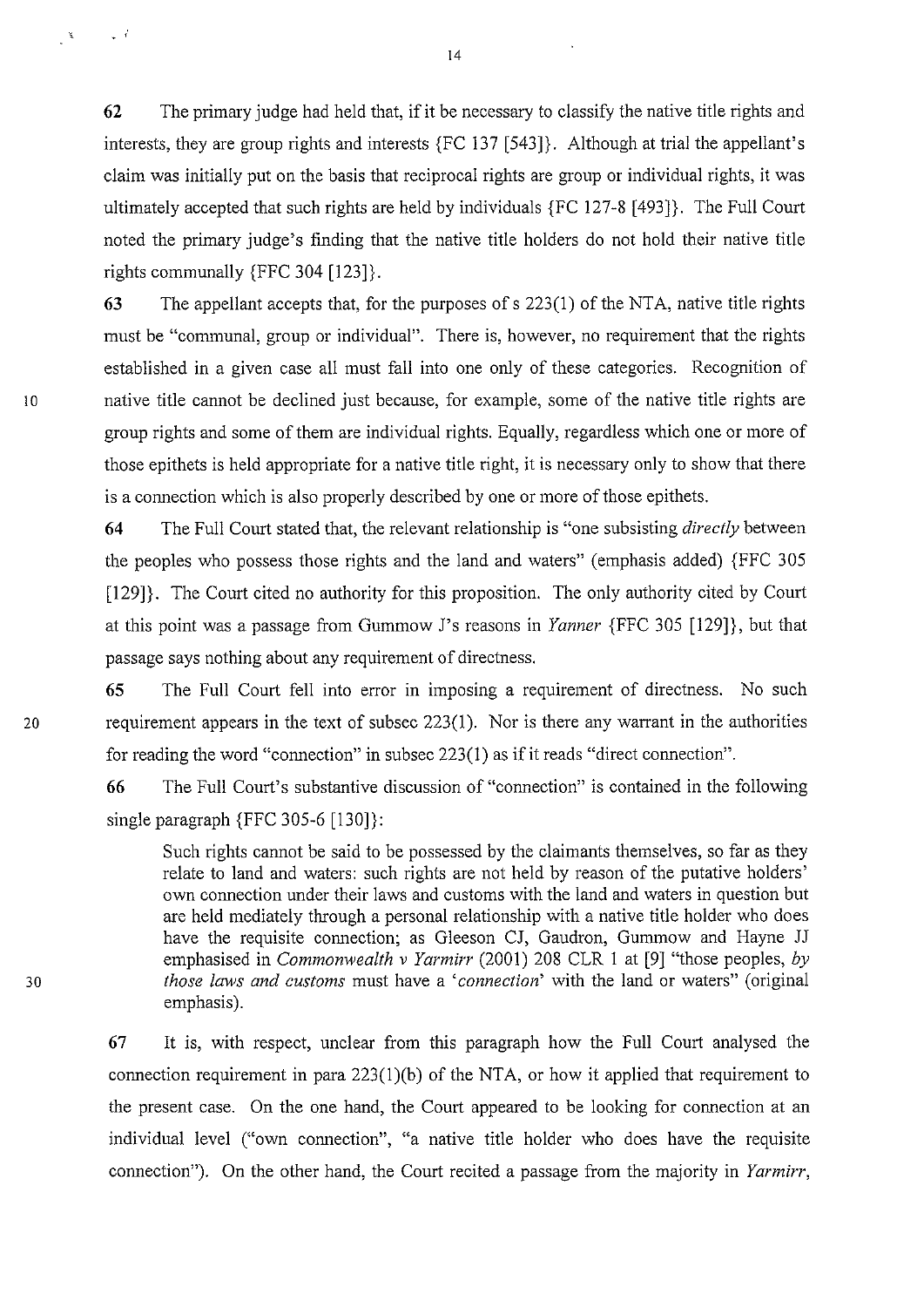which sets out the requirements of para  $223(1)(b)$ , albeit with emphasis on particular aspects. Under para 223(1)(b), it is of course "the Aboriginal peoples or Torres Strait Islanders" who must have a connection with the land and waters.

68 If the Full Court considered that the primary judge's finding that the native title holders do not hold their native title rights communally was problematic in terms of the application of the connection requirement to the reciprocal rights holders, it did not spell out why this was so.

69 The existence of a connection of reciprocal rights holders by laws and customs to the marine territory in which the reciprocal rights are exercisable is clear. That connection is 10 underpinned by the unchallenged connection of the counterparty to that territory. That connection is extended to the reciprocal rights holder by the laws and customs about reciprocal relationships, including those which attach rights in territory to the relationships.

70 The required connection is also satisfied and maintained when people and places are viewed at a broader scale. Reciprocity was important to the primary judge's 'one society' finding. As an 'informing principle' {FC 59-62 [185]-[194}, in its manifestations {FC 62-73 [195]-[242]} in various laws and customs of the normative system {FC 122-3 [469]}, and in its application in the existence and exercise of reciprocal rights {FC 129 [504]}, 'reciprocity' overlays the connections of communities to community areas with a network of connection {FC 34 [71], 126-7 [489]-[490]}, 129-30 [505]-[508] extending across the Island 20 communities and marine territories {FC 121 [463]-[464]}. In this case, as in others, the laws and customs link the native title holders to each other and to the land and waters of the native title area "in a complex of relationships": *Bodney v Bennell* (2008) 167 FCR 84 [169].

> 71 In relation to the Full Court's apparent reliance on the 22 consent determinations of native title, it is not entirely clear what use it made of them. Whatever the case, the terms of those determinations did not necessitate a finding that the holders of the reciprocal rights are not native title holders (save to the extent that they are also occupation based rights holders). Under para 86(1)(c) of the NTA, subject to subsec 82(1), the Federal Court could have adopted any finding, decision or judgment of the Federal Court in another matter, but it was not asked to do so and did not do so. No complaint has been made about that.

30 72 The earlier determinations all related to land (including some heavily populated islands), not a large area of sea. Generally, exclusive, as distinct from non-exclusive, native title rights were determined. Unremarkably, the claims leading to these determinations were brought by groups representing the people of one or more of the 'community Islands'. In

 $\cdot$   $\cdot$   $\cdot$   $\cdot$   $\cdot$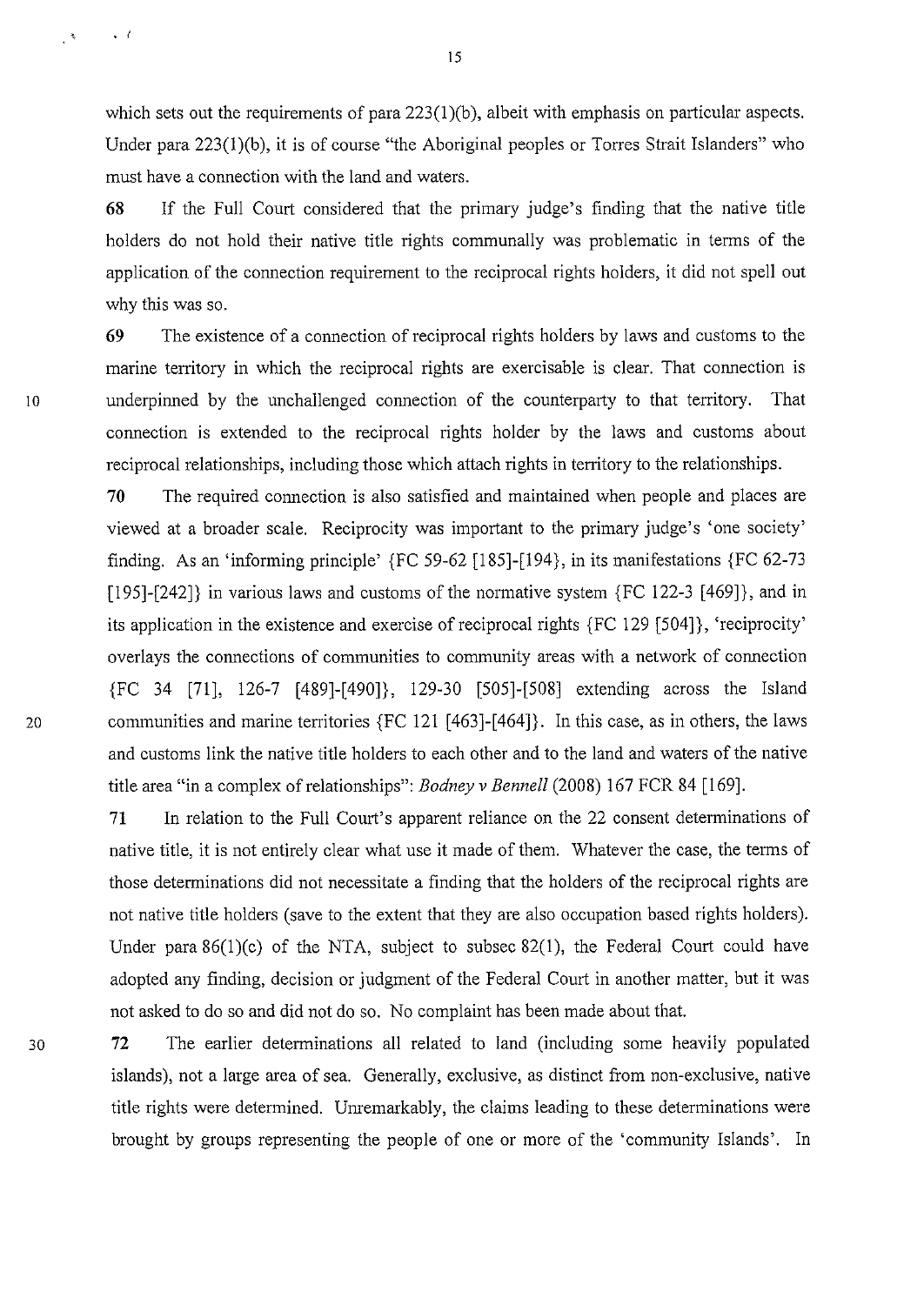contrast, the native title claim group in the present proceeding was in aggregate the membership of all of those groups and the persons identified in Mabo *[No 2}* {FC 30 [54]}.

73 The earlier determinations, by their terms, are not inconsistent with the existence of reciprocal rights, without recognising them as native title rights. This is because, in each case, the determined rights are expressed to be subject to and exercisable in accordance with the traditional laws and customs (which include laws and customs about reciprocal rights).

**74** Even if there is an inconsistency between the terms of the 22 consent detenninations and the determination that the appellant says should have been made in the present case (which there is not), the Federal Court should not have been deflected from making the 10 appropriate determination on the evidence in the present case. The determination in the present case was made after a long trial; all of the earlier determinations were made by consent and on minimal evidence. It is in any event possible to vary a determination of native title in certain circumstances (see subsecs 13(4) and 13(5) of the NTA).

## **Part VII: Legislation**

75 The verbatim content of applicable provisions of statutes and regulations relevant to the appeal and relied on by the parties will be provided in an agreed book or annexure at the time of filing the appellant's reply.

## **Part VIII: Orders sought**

76 The Appellant seeks the following orders:

- (I) The appeal be allowed.
- (2) Order I made by the Full Court of the Federal Court of Australia on 14 March 2011 be set aside.
- (3) Order 2 made by the Full Court of the Federal Court of Australia on 14 March 20 II be set aside so far as necessary to make the orders that follow.
- (4) The determination of native title made by the Federal Court of Australia on 23 August 2010 **(Determination)** be varied as set out in the orders that follow: Order 4 of the Determination be varied by:
	- (a) amending paragraph(!) to commence:
		- "(I) The persons who hold group rights comprising the native title are the persons who are members of each of the following island communities in respect of the native title areas described in Schedule 4:"
	- (b) renumbering paragraph (2) as paragraph (3).

16

 $\mathbf{x}^{\prime}$  . <br> <br> . <br> <br> <br> <br> <br> <br> <br> <br> <br> <br><br><br><br> <br><br><br>